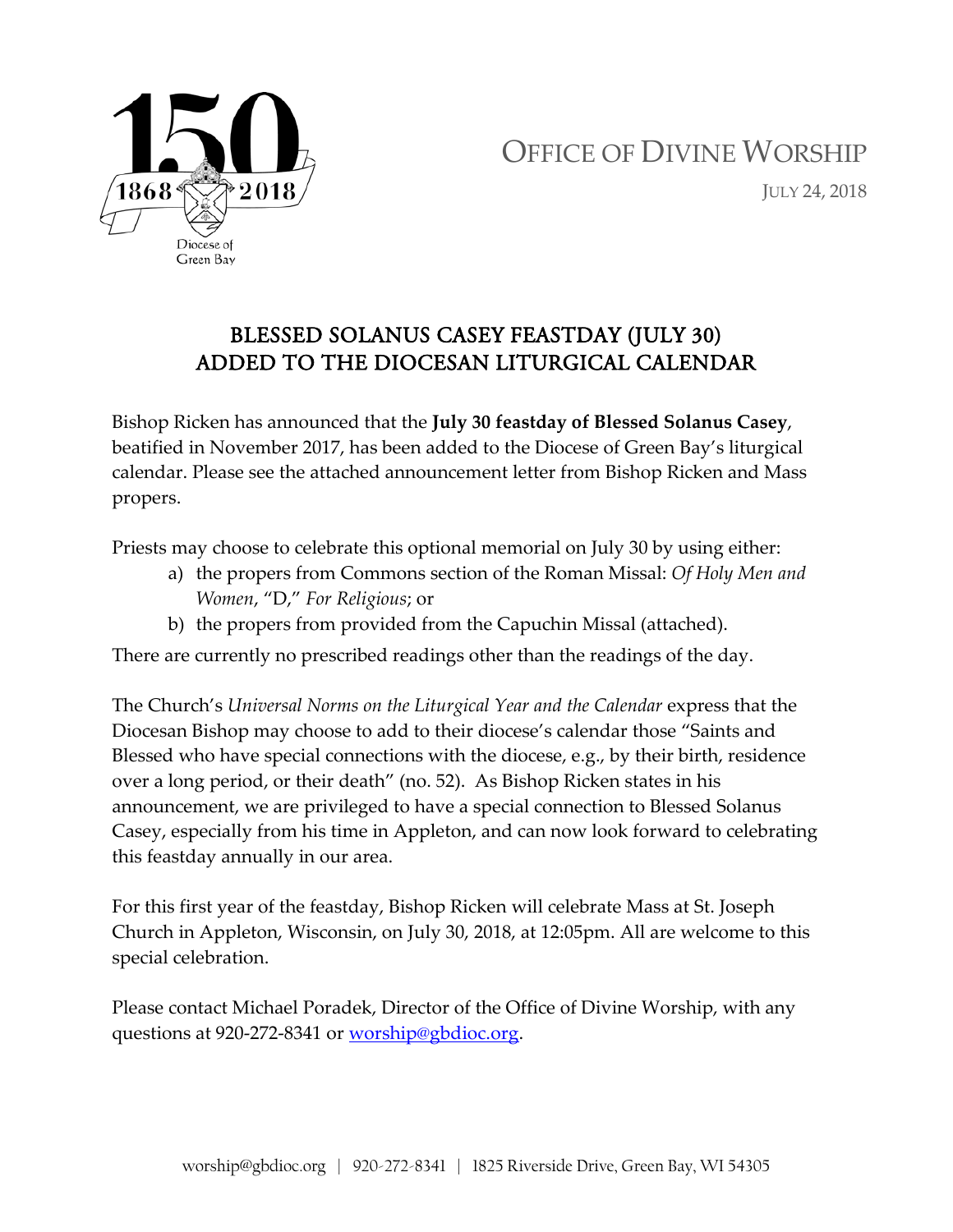

DIOCESE OF GREEN BA Y P.O. Box 23825 • Green Bay, WI 54305-3825 • 920-272-8194 • FAX 920-435-1330

OFFICE OF THE BISHOP

July 24, 2018

Dear Brothers and Sisters in Christ,

Last fall, the Church celebrated the beatification of Blessed Solanus Casey (1870-1957), Capuchin priest, who serves as a tremendous example of modern-day missionary disciple. A man of great faith and service to Jesus, Blessed Solanus is known for his many works of charity and in his proclamation of the Gospel. As a Wisconsin native, Solanus has many ties to our Diocese having lived in Appleton prior to his entrance into seminary formation, supporting his family as a street car operator. The then newly ordained Fr. Solanus returned to celebrate his first Mass at St. Joseph Church in Appleton.

It is therefore with great joy that I announce the addition of the feastday of Blessed Solanus Casey (July 30) to our diocesan liturgical calendar as an optional memorial.

Propers and instructions for the celebration of this feast will be distributed by the Office of Divine Worship. Please contact Michael Poradek, Divine Worship Director, with any questions. As we continue our journey of discipleship formation, let us offer our prayers of thanksgiving for the great example of Blessed Solanus to our Church as I remain,

Sincerely Yours in Christ,

H Jamil L. Ricken

The Most Reverend David L. Ricken, DD, JCL Bishop of Green Bay

Enclosure